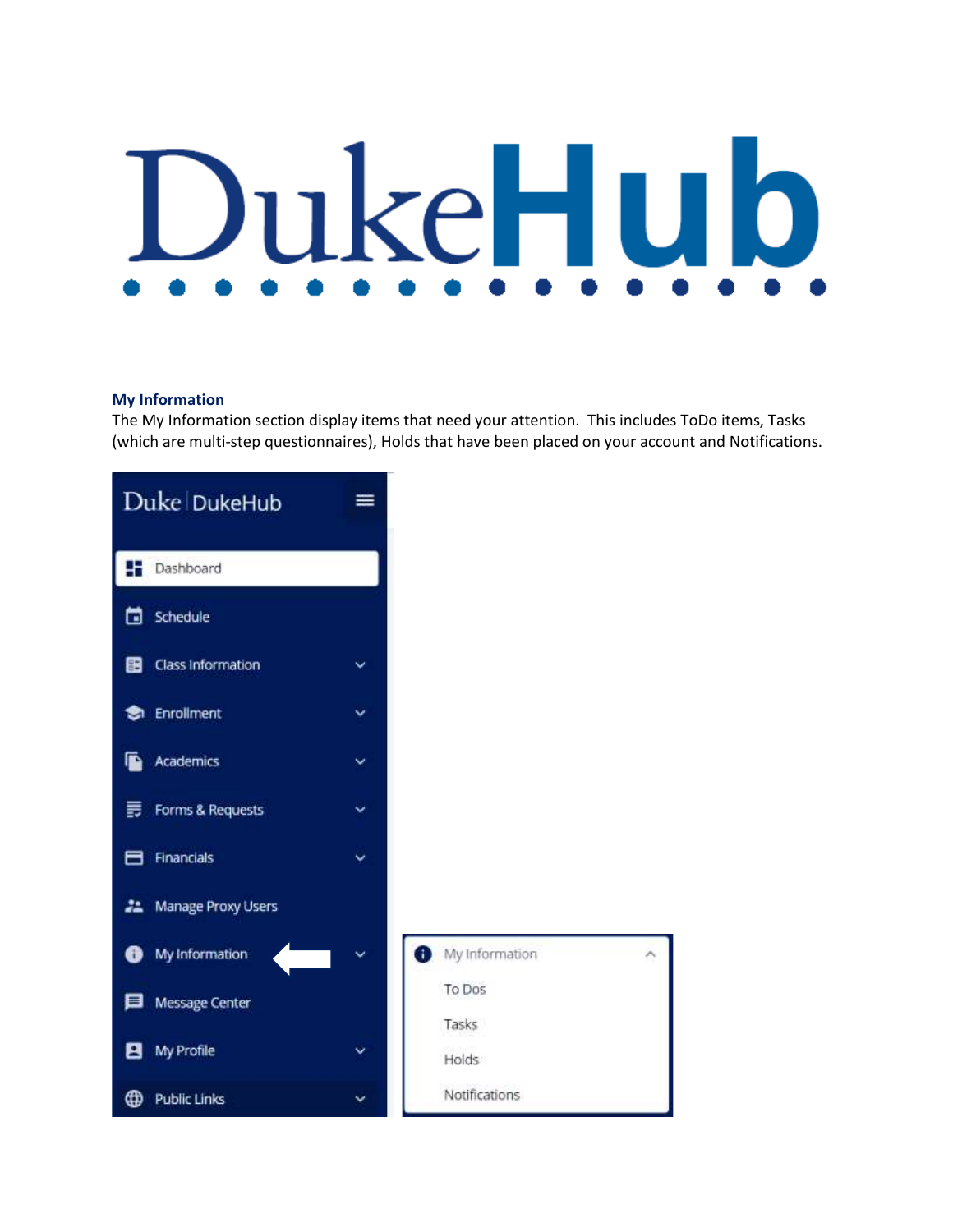## **ToDos**

To review the list of ToDos that you need to complete, click the To Dos link.

| My Information<br>Ŧ  | ᄉ           |  |
|----------------------|-------------|--|
| <b>To Dos</b>        | $\boxed{6}$ |  |
| <b>Tasks</b>         | 1           |  |
| <b>Holds</b>         |             |  |
| <b>Notifications</b> |             |  |

All incomplete To Do items will display. If you click the To Do item, a further description will be presented, with precise instructions. Many To Dos will also provide a hyperlink to an external page.

| To Dos                       |                   |                                                                           | ٠ |
|------------------------------|-------------------|---------------------------------------------------------------------------|---|
| 6 TO DO'S                    |                   |                                                                           |   |
| <b>CSS PROFILE</b>           |                   | <b>CSS PROFILE</b>                                                        |   |
| Function:                    | <b>FINA</b>       | DESCRIPTION                                                               |   |
| Due:                         | 02/01/2021        | Complete CSS PROFILE Application - Please complete the PROFILE on-line by |   |
| Status:                      | <b>INCOMPLETE</b> | visiting the CollegBoard Site.                                            |   |
| Free App for Fed Student Aid | $\rightarrow$     |                                                                           |   |
| Function:                    | FINA              |                                                                           |   |
| Due:                         | 02/01/2021        |                                                                           |   |
| Status:                      | INCOMPLETE        |                                                                           |   |
| Student Federal Tax Return   | $\rightarrow$     |                                                                           |   |
| Function:                    | <b>FINA</b>       |                                                                           |   |
| Due:                         | 02/01/2021        |                                                                           |   |
| Status:                      | INCOMPLETE        |                                                                           |   |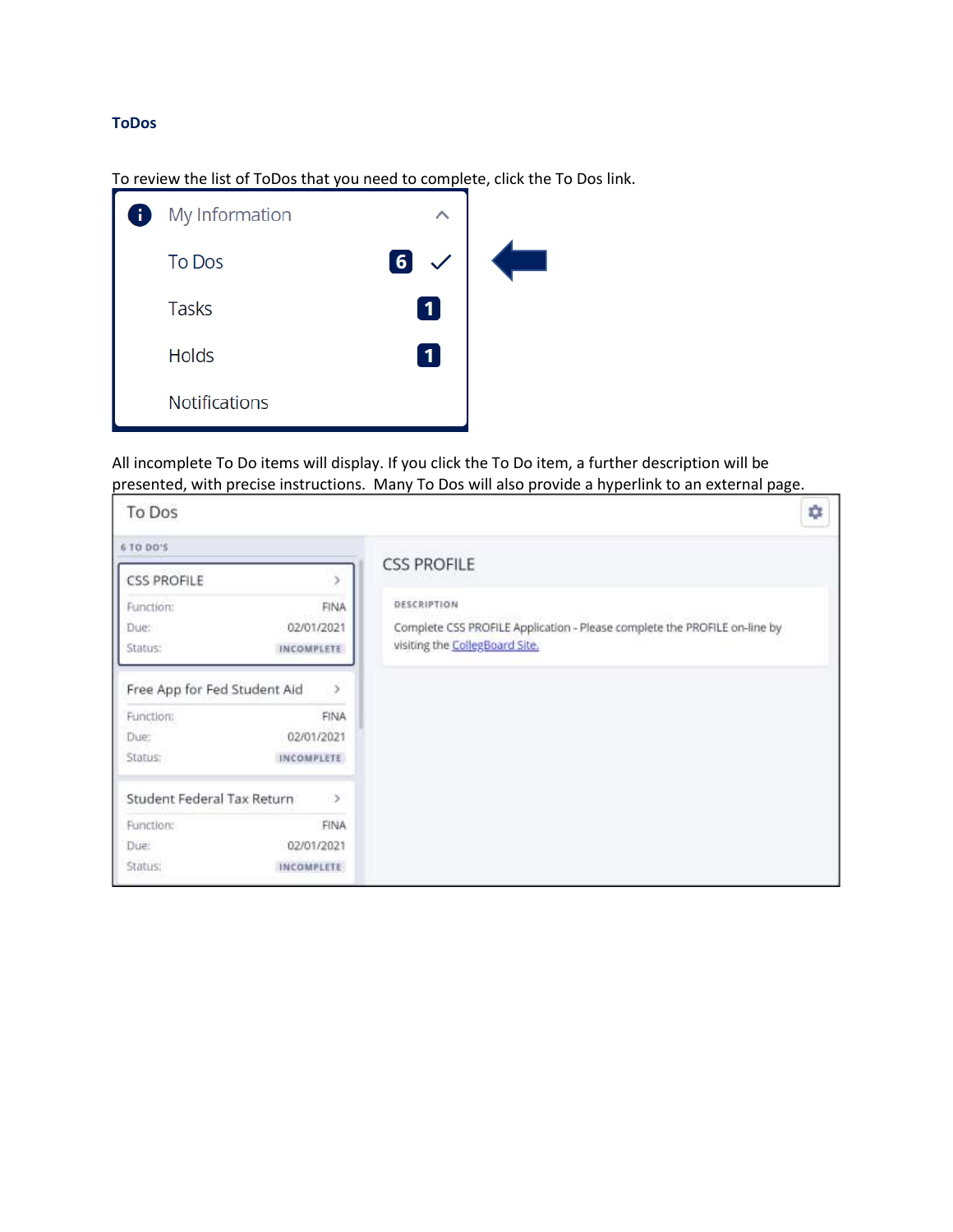## **Tasks**

Tasks are multi-step tasks or surveys that students are asked to complete. Once you click the Task in the left hand menu, you will be taken to the Task WorkCenter, which will explain the steps to complete the task. A common Task is the annual completion of the Duke Community Standard.

| Tasks                       |                 |                               |
|-----------------------------|-----------------|-------------------------------|
| 1.TASK                      |                 |                               |
| Residency Survey            | Ø               |                               |
| Student ID:                 | 0189892         |                               |
| Term:                       | 1740            |                               |
| Institution:                | Duke University |                               |
| Due:                        | 01/31/2021      |                               |
| Status:                     | IN PROGRESS     |                               |
| <b>COMPLETED AGREEMENTS</b> |                 | Choose an item from the list. |
| Duke Community Standard     | $\mathbf{y}$    |                               |
| Institution:                | Duke University |                               |
| Date:                       | 10/11/2018      |                               |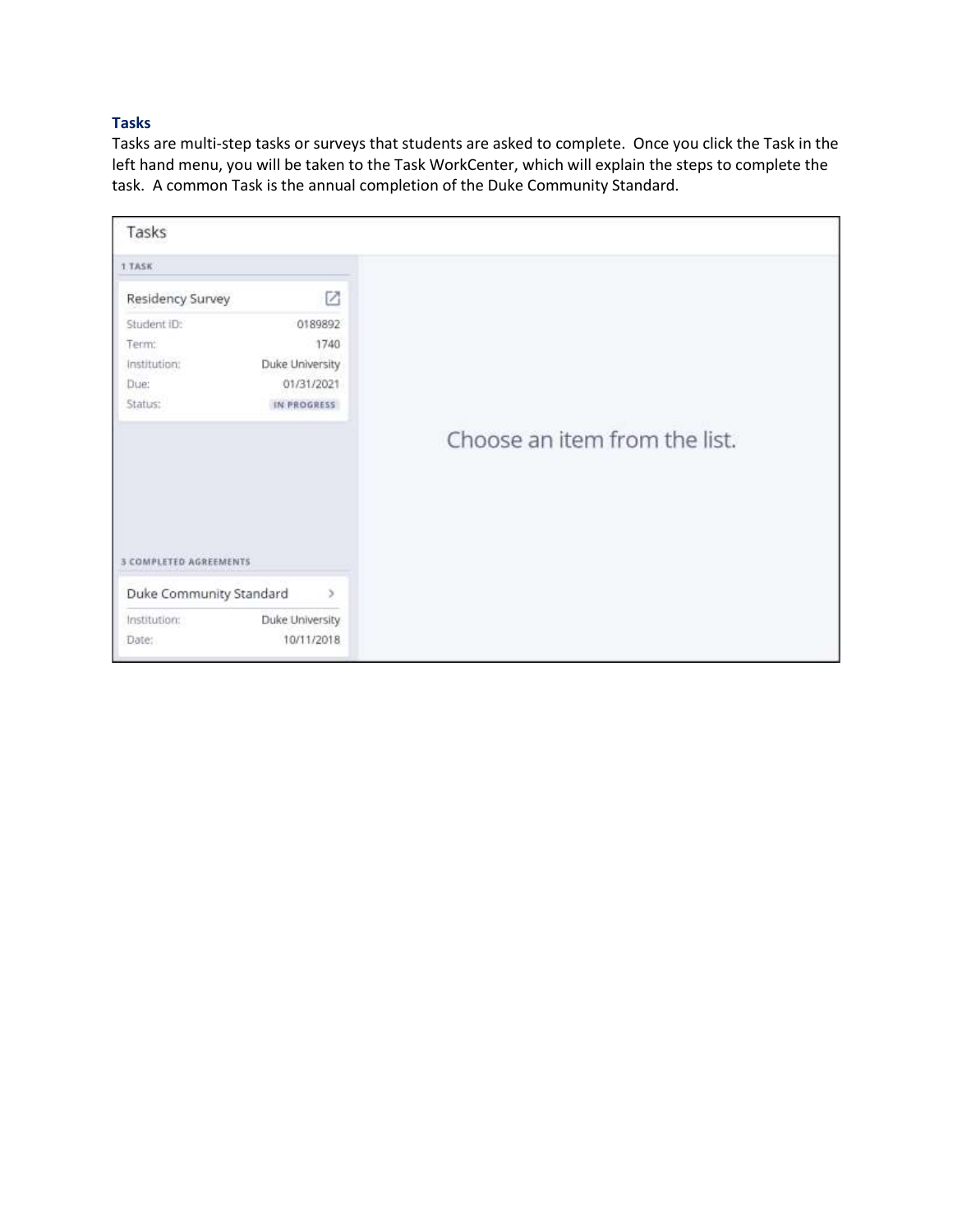### **Holds**

Holds are blocks that have been placed on your account, on your ability to access a service or to complete a task (like registration for classes). Holds are placed for a variety of reason. If you click the Hold in the left column, a description of the Hold, and instructions for how to resolve it will be displayed.

| Holds                                                                                                      | ΰ                                                                                                                                             |
|------------------------------------------------------------------------------------------------------------|-----------------------------------------------------------------------------------------------------------------------------------------------|
|                                                                                                            | Registration/Transcript Hold                                                                                                                  |
| Registration/Transcript Hold<br>Remit Payment for Registration<br>Reason:<br>Bursars Office<br>Department: | <b>DETAILS</b><br>Remit Payment for Registration<br>Reason:                                                                                   |
|                                                                                                            | <b>INSTRUCTIONS</b><br>Must clear overdue balance with the Student Accounts See https://www.dukeonline.duke.edu/bursar/ to<br>make a payment. |